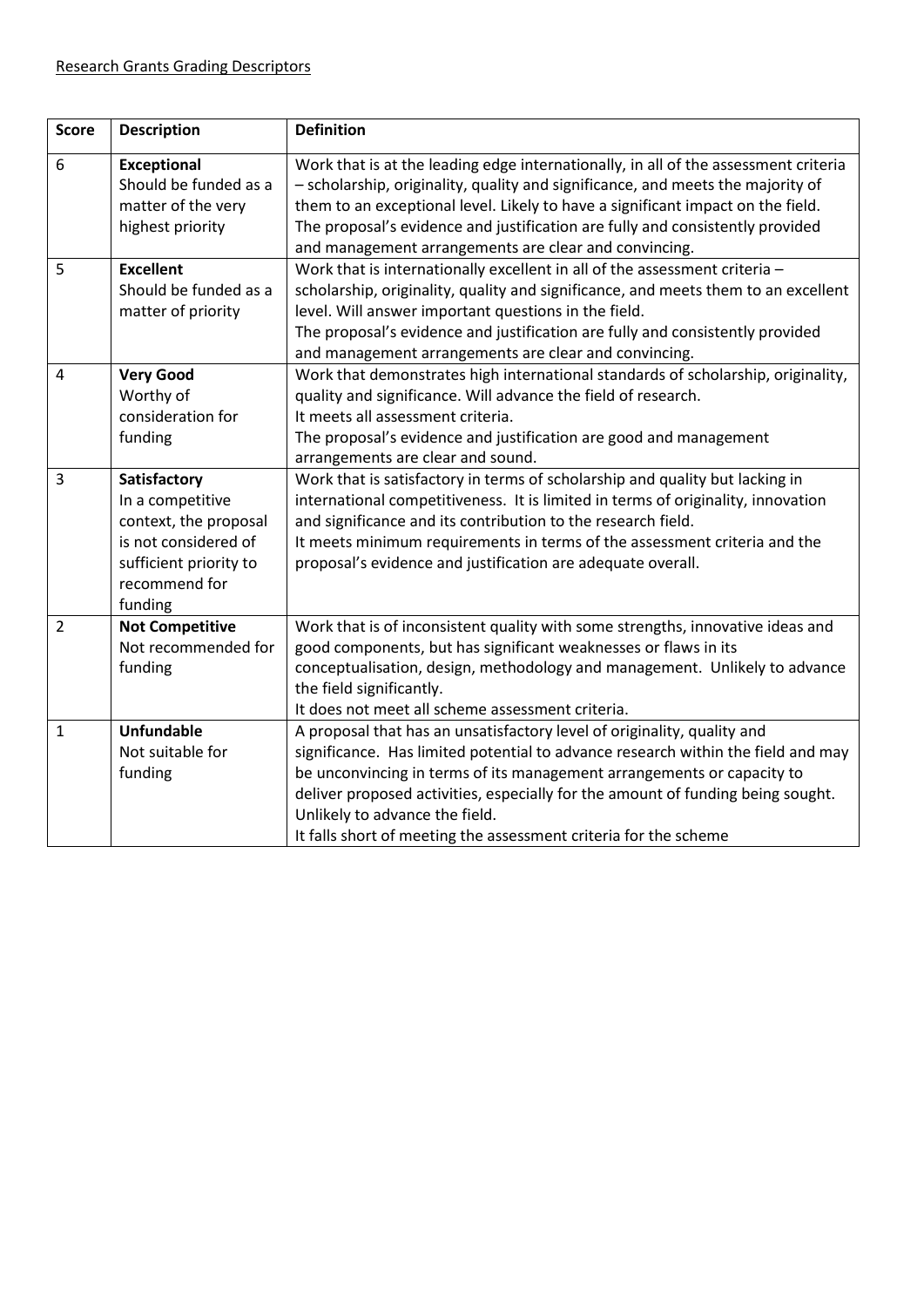| Grade          | <b>Description</b>                                                                                                                         | <b>Definition</b>                                                                                                                                                                                                                                                                                                                                                                                                                                                                                                                                                                                                                                                                                                       |
|----------------|--------------------------------------------------------------------------------------------------------------------------------------------|-------------------------------------------------------------------------------------------------------------------------------------------------------------------------------------------------------------------------------------------------------------------------------------------------------------------------------------------------------------------------------------------------------------------------------------------------------------------------------------------------------------------------------------------------------------------------------------------------------------------------------------------------------------------------------------------------------------------------|
| 6              | <b>Exceptional</b><br>Should be funded<br>as a matter of the<br>very highest<br>priority                                                   | An outstanding proposal that is world-leading in all of the following: scholarship,<br>originality, quality and significance. It fully meets all the assessment criteria for the<br>scheme and excels in many or all of these.<br>It provides full and consistent evidence and justification for the proposal and<br>management arrangements are clear and convincing.<br>A convincing case is made that the proposed Fellowship has outstanding<br>leadership and transformational potential, commensurate with the applicant's<br>career stage.<br>A proposal will only be scored at this level if both the research and leadership<br>elements of the proposal are considered to be at this level.                   |
| 5              | <b>Excellent</b><br>Should be funded<br>as a matter of<br>priority                                                                         | A proposal that is internationally excellent in all of the following: scholarship,<br>originality, quality and significance.<br>It fully meets or surpasses all the assessment criteria for the scheme.<br>It provides full and consistent evidence and justification for the proposal,<br>demonstrates strong institutional support and management arrangements are<br>clear and convincing.<br>A convincing case is made that the proposed Fellowship has excellent leadership<br>and transformational potential, commensurate with the applicant's career stage.<br>A proposal will only be scored at this level if both the research and leadership<br>elements of the proposal are considered to be at this level. |
| 4              | <b>Very Good</b><br>Worthy of<br>consideration for<br>funding                                                                              | A very good proposal demonstrating high international standards of scholarship,<br>originality, quality and significance.<br>It meets all the assessment criteria for the scheme.<br>It provides good evidence and justification for the proposal and management<br>arrangements are clear and sound.<br>A convincing case is made that the proposed Fellowship has leadership and<br>transformational potential, commensurate with the applicant's career stage.<br>A proposal will only be scored at this level if both the research and leadership<br>elements of the proposal are considered to be at this level.                                                                                                   |
| 3              | Satisfactory<br>In a competitive<br>context, the<br>proposal is not<br>considered of<br>sufficient priority<br>to recommend for<br>funding | A satisfactory proposal in terms of the overall standard of scholarship and quality,<br>but which is not internationally competitive and/or does not make a fully<br>convincing case that the proposed Fellowship has significant leadership and/or<br>transformational potential, commensurate with the applicant's career stage<br>and/or which is more limited in terms of originality/innovation, significance and/or<br>its contribution to the research field.<br>It satisfies at least minimum requirements in relation to the assessment criteria for<br>the scheme, provides reasonable evidence and justification for the proposal and<br>management arrangements are adequate overall.                       |
| $\overline{2}$ | <b>Not Competitive</b><br>Not recommended<br>for funding                                                                                   | A proposal of inconsistent quality which has some strengths, innovative ideas<br>and/or good components or dimensions, but also has significant weaknesses or<br>flaws in one or more of the following: conceptualisation, design, methodology,<br>management, leadership and transformational potential, collaborative activities<br>and/or institutional support.<br>As a result of the flaws or weaknesses identified, the proposal is not considered to<br>be of fundable quality.<br>A proposal would also be graded 2 if it does not meet all the assessment criteria<br>for the scheme.                                                                                                                          |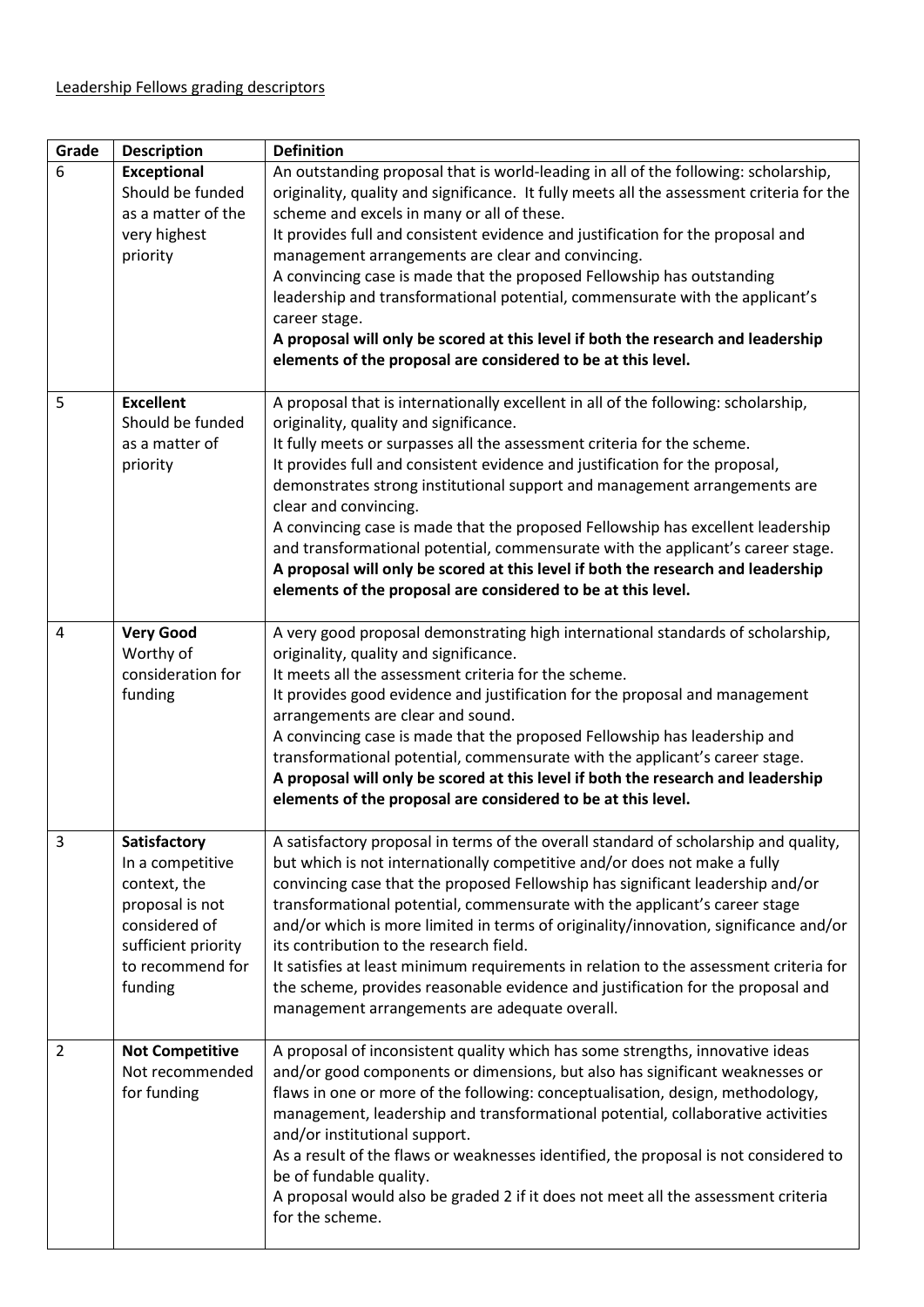| $\mathbf{1}$ | <b>Unfundable</b> | A proposal which falls into one or more of the following categories:                                                                                            |
|--------------|-------------------|-----------------------------------------------------------------------------------------------------------------------------------------------------------------|
|              | Not suitable for  | has unsatisfactory levels of originality, quality and/or significance<br>$\bullet$                                                                              |
|              | funding           | falls significantly short of meeting the assessment criteria for the scheme                                                                                     |
|              |                   | contains insufficient evidence and justification for the proposal                                                                                               |
|              |                   | displays limited potential to advance the field of research                                                                                                     |
|              |                   | potential outcomes or outputs that do not merit the levels of funding<br>sought                                                                                 |
|              |                   | is unconvincing in terms of its management arrangements or capacity to<br>$\bullet$<br>deliver the proposed activities.                                         |
|              |                   | displays inadequate institutional support                                                                                                                       |
|              |                   | does not make a convincing case that the proposed Fellowship has<br>leadership and transformational potential commensurate with the<br>applicant's career stage |
|              |                   | contains insufficient proposals for relevant collaborative activities<br>$\bullet$                                                                              |